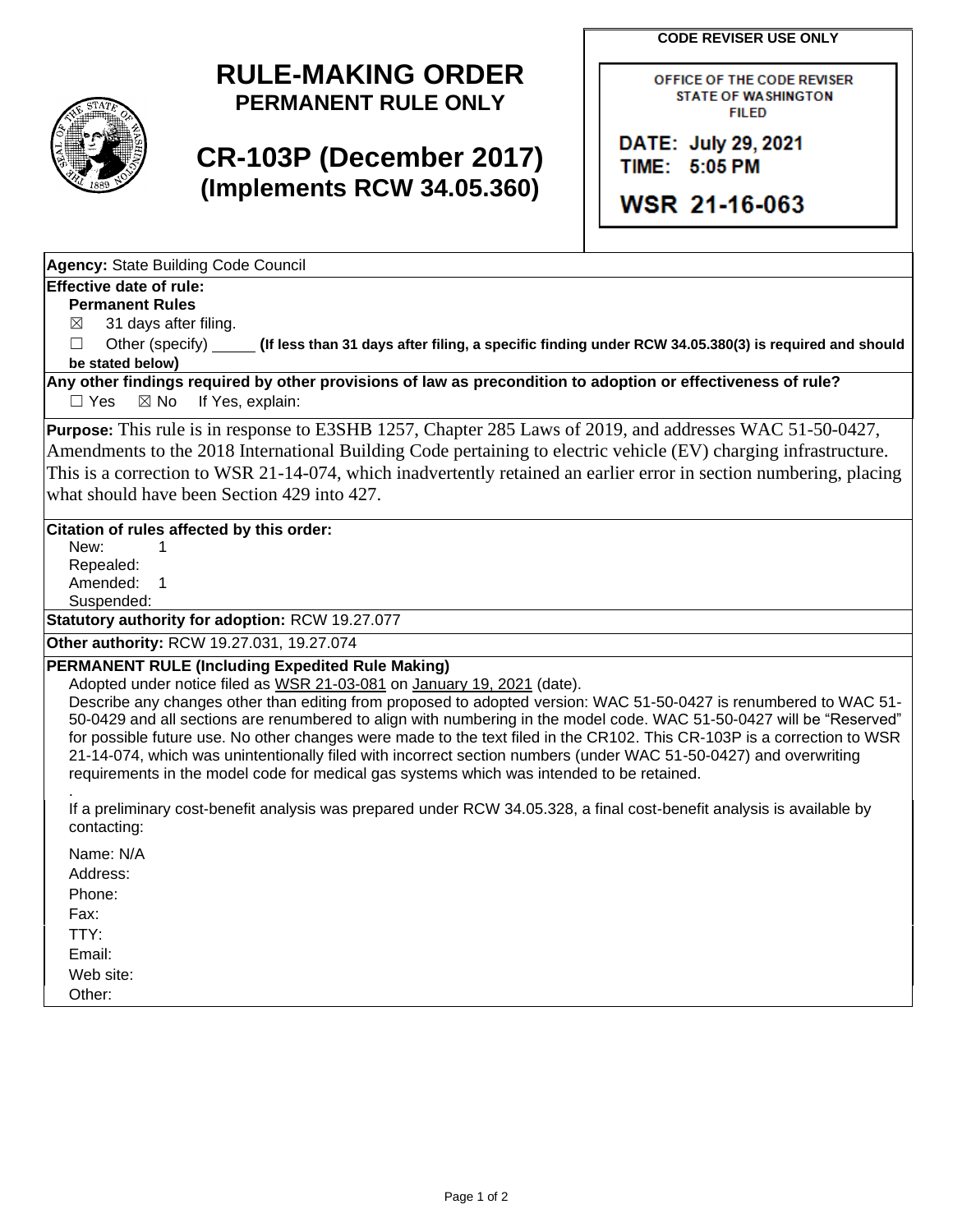| Note:<br>If any category is left blank, it will be calculated as zero.<br>No descriptive text.                                         |            |             |          |              |          |  |
|----------------------------------------------------------------------------------------------------------------------------------------|------------|-------------|----------|--------------|----------|--|
| Count by whole WAC sections only, from the WAC number through the history note.<br>A section may be counted in more than one category. |            |             |          |              |          |  |
| The number of sections adopted in order to comply with:                                                                                |            |             |          |              |          |  |
| Federal statute:                                                                                                                       | <b>New</b> |             | Amended  |              | Repealed |  |
| Federal rules or standards:                                                                                                            | New        |             | Amended  |              | Repealed |  |
| Recently enacted state statutes:                                                                                                       | New        | $\mathbf 1$ | Amended  | $\mathbf{1}$ | Repealed |  |
| The number of sections adopted at the request of a nongovernmental entity:                                                             |            |             |          |              |          |  |
|                                                                                                                                        | <b>New</b> |             | Amended  |              | Repealed |  |
| The number of sections adopted on the agency's own initiative:                                                                         |            |             |          |              |          |  |
|                                                                                                                                        | <b>New</b> |             | Amended  |              | Repealed |  |
| The number of sections adopted in order to clarify, streamline, or reform agency procedures:                                           |            |             |          |              |          |  |
|                                                                                                                                        | <b>New</b> |             | Amended  |              | Repealed |  |
| The number of sections adopted using:                                                                                                  |            |             |          |              |          |  |
| Negotiated rule making:                                                                                                                | New        |             | Amended  |              | Repealed |  |
| Pilot rule making:                                                                                                                     | <b>New</b> |             | Amended  |              | Repealed |  |
| Other alternative rule making:                                                                                                         | New        |             | Amended  |              | Repealed |  |
|                                                                                                                                        |            | Signature:  |          |              |          |  |
| Date Adopted: June 18, 2021                                                                                                            |            |             |          |              |          |  |
| Name: Diane Glenn                                                                                                                      |            |             | Diane De |              |          |  |
| Title: Chair, State Building Code Council                                                                                              |            |             |          |              |          |  |
|                                                                                                                                        |            |             |          |              |          |  |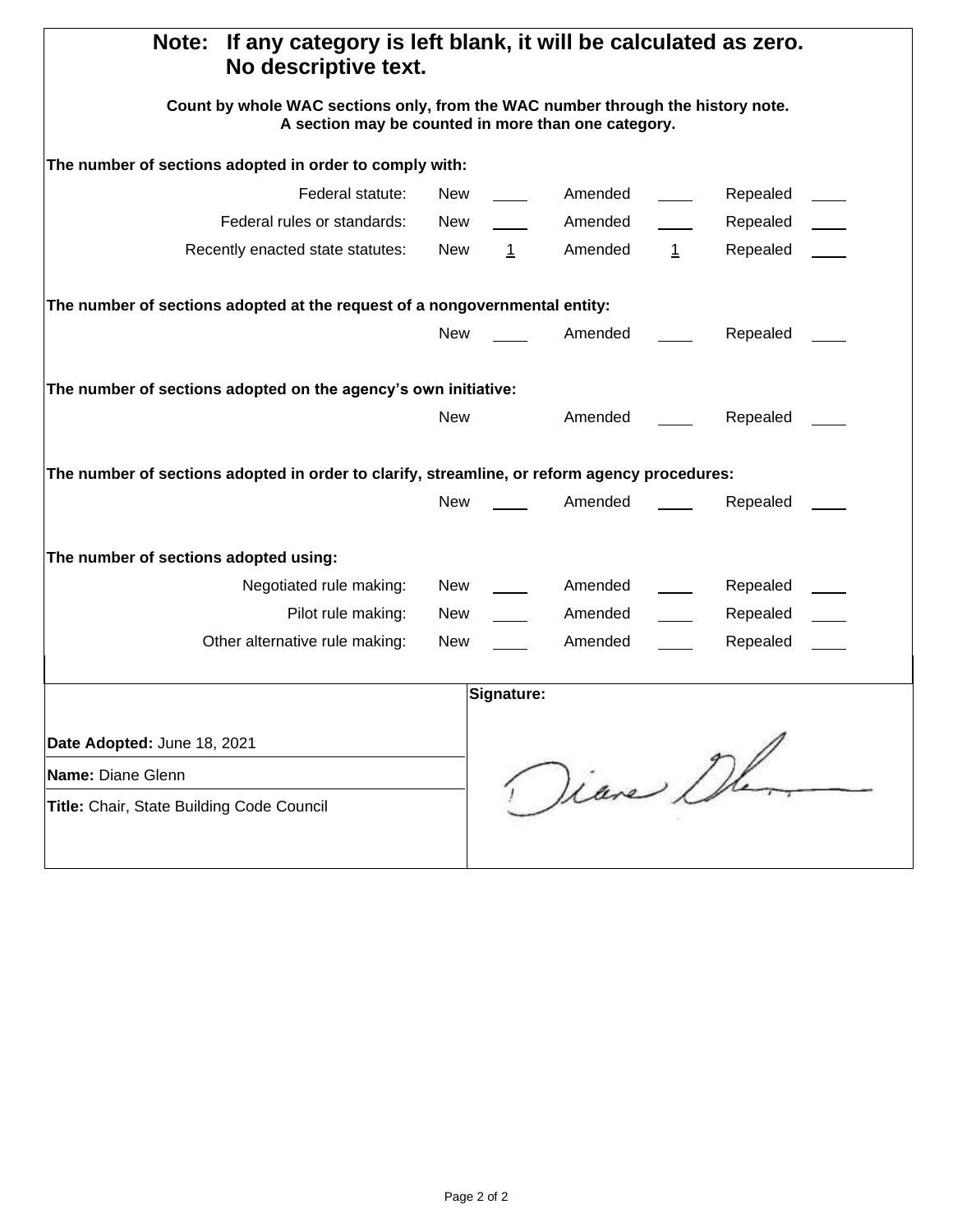AMENDATORY SECTION (Amending WSR 21-14-074, filed 7/6/21, effective 8/6/21)

#### **WAC 51-50-0427 ((Section 427—Electric vehicle charging infrastructure.)) Reserved.**

((**427.1 Scope.** The provisions of this section shall apply to the construction of new buildings.

EXCEPTIONS: 1. Occupancies classified as Group R-3 or Group U. 2. Group A, Group E, or Group M occupancies, except where employee parking spaces are designated. The provisions of Section 427 shall apply only to those designated employee parking spaces.

**427.2 Required electric vehicle charging infrastructure.** Where parking is provided, ten percent of parking spaces shall be provided with electric vehicle charging infrastructure in compliance with Sections 427.3, 427.4 and 427.5. When the calculation of percent served results in a fractional parking space, the applicant shall round up to the next whole number.

**427.3 Electrical room(s).** Electrical room(s) serving buildings with on-site parking spaces must be sized to accommodate the potential for electrical equipment and distribution required to serve a minimum of 20 percent of the total parking spaces with 208/240 V 40-amp, circuit or equivalent electric vehicle charging infrastructure.

**427.4 Electric vehicle charging infrastructure.** Electric vehicle charging infrastructure shall meet the following requirements:

1. A minimum number of 208/240 V 40-amp, circuit or equivalent electric vehicle charging stations required to serve the parking spaces specified in section 427.2. The electric vehicle charging stations shall be located to serve spaces designated for parking and charging electric vehicles.

2. Additional service capacity, space for future meters, panel capacity or space for additional panels, and raceways for future installation of electric vehicle charging stations. The service capacity and raceway size shall be designed to accommodate the future installation of the number of 208/240 V 40-amp, circuit or equivalent electric vehicle charging stations specified in section 427.2. The raceway shall terminate at spaces designated for parking and charging electric vehicles in the future.

Where designated electric vehicle charging locations serve exterior on-grade parking spaces that are located more than 4 feet from a building, raceways shall be extended below grade to a pull box in the vicinity of the designated future electric vehicle charging locations or stub above grade in the vicinity of the designated future electric vehicle charging locations, protected from vehicles by a curb or other device.

EXCEPTION: In lieu of surface-mounted raceway between the electrical panel and the designated electric vehicle charging locations, it is permitted to provide permanent markings indicating the pathway for future raceway, and one-inch diameter capped sleeves through each wall and floor assembly that are penetrated along that route. This pathway and the locations of capped sleeves shall also be indicated on the electrical plans. Raceway shall be installed for any portion of the pathway located below slabs, below grade, or within floor, wall or roof assemblies.

Load management infrastructure may be used to adjust the size and capacity of the required building electric service equipment and circuits on the customer facilities, as well as electric utility owned infrastructure, as allowed by applicable local and national electric codes.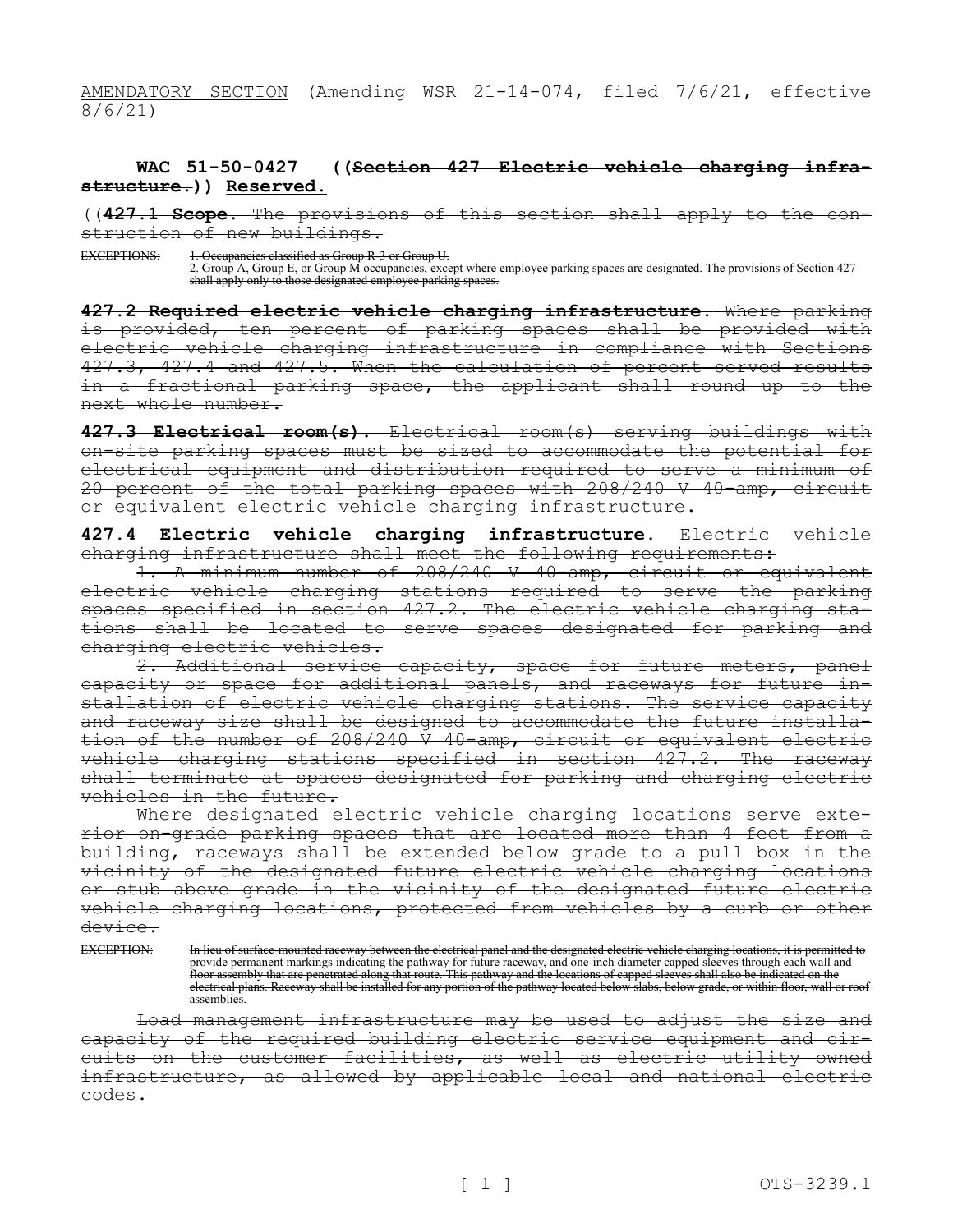**427.5 Electric vehicle charging infrastructure for accessible parking spaces.** When electric vehicle charging infrastructure is required, ten percent of accessible parking space, rounded to the next whole number, shall be provided with electric vehicle charging infrastructure. The electric vehicle charging infrastructure may also serve adjacent parking spaces not designated as accessible parking. A maximum of ten percent rounded to the next whole number, of the accessible parking spaces are allowed to be included in the total number of electric hicle parking spaces required under Section 427.2.))

NEW SECTION

#### **WAC 51-50-0429 Section 429—Electric vehicle charging infrastructure.**

**429.1 Scope.** The provisions of this section shall apply to the construction of new buildings.

EXCEPTIONS: 1. Occupancies classified as Group R-3 or Group U. 2. Group A, Group E, or Group M occupancies, except where employee parking spaces are designated. The provisions of Section 429 shall apply only to those designated employee parking spaces.

**429.2 Required electric vehicle charging infrastructure.** Where parking is provided, ten percent of parking spaces shall be provided with electric vehicle charging infrastructure in compliance with Sections 429.3, 429.4 and 429.5. When the calculation of percent served results in a fractional parking space, the applicant shall round up to the next whole number.

**429.3 Electrical room(s).** Electrical room(s) serving buildings with on-site parking spaces must be sized to accommodate the potential for electrical equipment and distribution required to serve a minimum of 20 percent of the total parking spaces with 208/240 V 40-amp, circuit or equivalent electric vehicle charging infrastructure.

**429.4 Electric vehicle charging infrastructure.** Electric vehicle charging infrastructure shall meet the following requirements:

1. A minimum number of 208/240 V 40-amp, circuit or equivalent electric vehicle charging stations required to serve the parking spaces specified in Section 429.2. The electric vehicle charging stations shall be located to serve spaces designated for parking and charging electric vehicles.

2. Additional service capacity, space for future meters, panel capacity or space for additional panels, and raceways for future installation of electric vehicle charging stations. The service capacity and raceway size shall be designed to accommodate the future installation of the number of 208/240 V 40-amp, circuit or equivalent electric vehicle charging stations specified in Section 429.2. The raceway shall terminate at spaces designated for parking and charging electric vehicles in the future.

Where designated electric vehicle charging locations serve exterior on-grade parking spaces that are located more than 4 feet from a building, raceways shall be extended below grade to a pull box in the vicinity of the designated future electric vehicle charging locations or stub above grade in the vicinity of the designated future electric